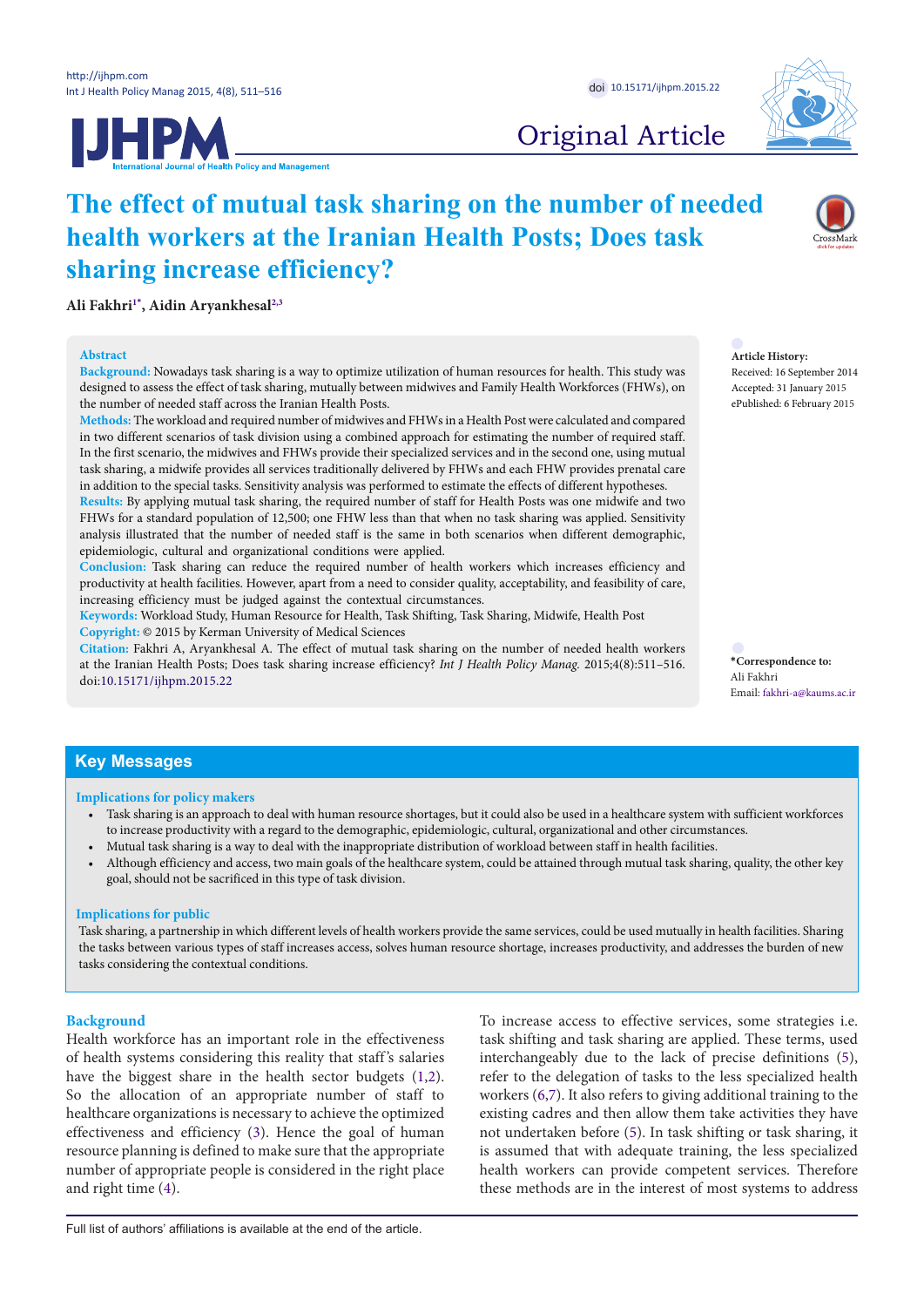their human resource shortage [\(2](#page-4-3)[,6](#page-5-3)[,8](#page-5-5)) which experienced for example in providing HIV/AIDS care ([9,](#page-5-6)[10\)](#page-5-7), mental healthcare ([11](#page-5-8)), family planning ([12](#page-5-9)) and obstetric care ([13\)](#page-5-10). This approach also is applied in maternity care in which midwife tasks are moved to lay health workers [\(14\)](#page-5-11). World Health Organization (WHO) document indicates the positive effect of these strategies to increase levels of healthcare access ([5](#page-5-2)), if good management and political support and commitment are considered ([6\)](#page-5-3). Although evidence on costeffectiveness of the methods is limited, the conducted ones emphasize on economically successful aspects of them [\(15,](#page-5-12)[16\)](#page-5-13). The related studies principally have focused on task shifting from physicians to nurses and from nurses to the logistic personnel, nurse-aids and other lay health workers [\(17\)](#page-5-14). It is also possible to move tasks from midwives to other mid-level providers [\(5](#page-5-2)). In India the role of Auxiliary Nurse Midwife (ANM) who provide maternal services in closest facility to community, has been changed focusing on family planning and immunization [\(18\)](#page-5-15). It is emphasized that nurses could have more roles in the maternity care, so shifting such tasks from midwives to nurses might decrease staff 's salary costs ([17\)](#page-5-14) and antenatal counseling by non-professional nurse aids has as similar effectiveness as carrying that by nursemidwives [\(14\)](#page-5-11).

In Iran, the nurses who provide mother and child care in the urban areas are named Family Health Workforces (FHWs). They provide family planning services, child care, elderly care and student care as their special tasks in facilities named Health Post. They are considered as multi-disciplinary personnel so trained to perform prenatal care as well. On the other hand, midwives are trained for the maternity care, as the main job, and child care, as additional task [\(19\)](#page-5-16). They can provide maternal care, health training and consultation and family planning services ([20](#page-5-17)). With regard to such capacities, in some districts, as a local policy, midwives provide other services such as child, elderly and student care in addition to their special services while the FHWs provide pre-pregnancy, pregnancy and post pregnancy care to their pre-determined population in the Health Posts. This reorganization of services has been performed in order to reduce needed staff and sharing the tasks between personnel. This study aimed to answer if mutual task sharing approach reduces the number of needed staff in the Iranian Health Posts.

## **Methods**

In this study, the needed staff, i.e. midwife and FHW, was calculated in two scenarios; i) providing the specialized services by each personnel, and ii) providing services with mutual task sharing between two types of personnel, using the following formula ([21](#page-5-18)) adapted from combination of two formulas; one used in utilization-based approach [Workload Indicators of Staffing Need (WISN) method] [\(22](#page-5-19)) and the other used in the need-based approach (Pileroodi method) ([23\)](#page-5-20);

Number of the required staff =  $\frac{(k \times \text{target population} \times \text{frequency} \times \text{standard activity})}{\text{Available working time}} \times \text{coverage}$ 

The variables considered in this formula are briefly as follow: 1- Total population multiplied by demographic proportion of the target population of each service (target population)

2-Proportion of people who must be covered by the services (k).

3- Anticipated coverage of service considered in operational plans in the district health center (anticipated coverage).

4- The frequency of service which should be provided to a person during one year (frequency).

5- The average time should be spent by health workers to provide a service (standard activity).

6- Available time for delivering health services in a year by each personnel (available working time).

Considering this above-mentioned framework ([21\)](#page-5-18) and using some recommendations from WISN and Pileroodi methods [\(22](#page-5-19)[,23\)](#page-5-20), this study was done in following three steps:

## *The first step: listing the services*

Kashan, a district that implemented mutual task sharing was selected due to its available data for our needed calculations. It covers 280,000 populations through 28 Health Posts to provide publicly mother and child care. Through consulting the related departments in Kashan district health center, services and service components that should be provided by FHW and midwife in a Health Post were listed. The list of services and their components were reviewed by a team including two midwives, two FHWs experienced in the Health Posts and two trainers related to these services from Behvarz Training Center. However, it should be noted that:

1. Based on the calculation of workload mentioned by Fakhri *et al*. each service should be considered as a whole [\(21\)](#page-5-18), but considering service components could result in more precise determination of the standard activity ([22](#page-5-19)), so activities under each service were listed as the service components.

2. According to the general regulations and principles announced by the Ministry of Health and Medical Education (MoHME) [\(24\)](#page-5-21), the following tasks are considered as midwives' special tasks:

- IUD insertion (and IUD control);
- Addressing the referral cases from family planning program;
- Pap smear preparation;
- Special care for pregnant women.

3. We considered time spent for administrative tasks, trainings, and other overheads named allowance in WHO method in calculating available working time based on local references [\(23,](#page-5-20)[25\)](#page-5-22).

## *The second step: timing the services and estimating the number of required staff*

After listing the services, blank tables were used to collect data including above-mentioned variables separately for each service component. Then timing (per year) was done by designing a table according to the above-mentioned formula and variables with the following descriptions in a Microsoft Excel spreadsheet. Then the number of staff to provide those components and services were calculated.

The proportion of target group of each service was determined according to the composition of Kashan population adjusted from the national census in 2011. For example, the proportion of married women was assumed as the proportion of target population for family planning care because the Iranian cultural context does not permit it fall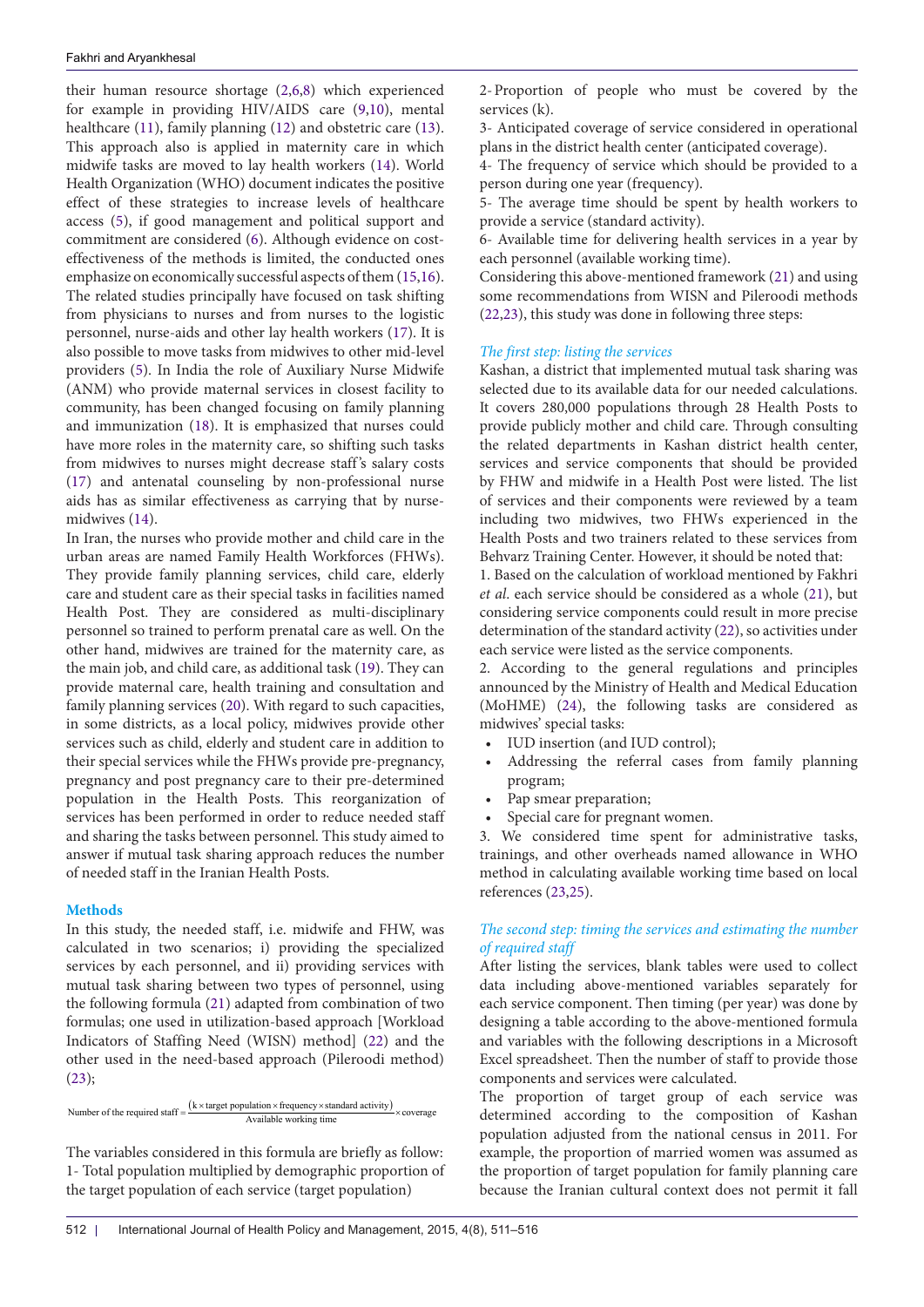outside of this sub-population.

A proportion of the target group population who were eligible to receive the services or service components (k) was determined using instructions which defined these eligibilities and the last annual statistics of them existing in the district health center. For example, all pregnant women were not eligible to receive special care during pregnancy. By multiplying two above-mentioned proportions by the total population, the number of the target group was calculated for each service component in the population.

The pre-determined objectives for services coverage in the operational plans are supposed as good indicator to determine the number of required human resources. So the anticipated coverage of the services was extracted from operational plans which codified by experts who are practitioners in district health center.

The frequency of service provision per client during a year was considered according to the related instructions produced by the MoHME presented at the time of this study. In the case of services composed of different components, the weighted mean of the component frequencies was considered. For example, the frequency of care for eligible women for family planning was different regarding to the kind of preventive devise, i.e. pills, condom, ampoule, IUD, tubectomy and vasectomy. Therefore, to calculate the frequency of such activities, the weighted mean of frequencies was considered. Regarding to the newness of some services or changes in some

instructions or lack of standard time, either of three following methods were used for calculating the services time:

- a. To determine the necessary time, according to the WISN method, viewpoints of experts in district health center as cadre group were used [\(22\)](#page-5-19).
- WISN emphasizes that determination of standard time to provide services, should be conducted by trained and motivated staff as facility group ([22\)](#page-5-19). So facility group including four experienced staff (two midwives and two FHWs) and also two trainers from Behvarz Training Center were selected. They were asked to estimate the average time for doing tasks from the start of activity to the end. They determined this time regarding to the total time of activity accomplish, information recording, preparing care tools and even the factors affected the time of providing services such as children's restlessness ([25](#page-5-22)).
- b. In order to triangulate the data, in addition to two abovementioned methods, the timing was done through role playing as well.

To measure time of providing services, the " $k \times$  target population  $\times$  frequency  $\times$  standard activity" of all services that should be provided per 12,500 people (the standard catchment area population for a Health Post) was calculated separately for midwife and FHW. The workload of both personnel was calculated once for specialized services as scenario 1 and once for specialized services in addition to shared services as scenario 2.

To measure the number of required staff who provides services in a year, the total time covered for services was divided by Availability Working Time in a one-year period as the above-mentioned formula shows. The Availability Working Time was assumed 250 work days for each employee in a year and six work hours a day, i.e. 90,000 minutes

# per year [\(23\)](#page-5-20).

# *The third step: comparison of required staff in different forms of task division*

Workload and numbers of midwife and FHW were measured once with this assumption that they provide specialized services as scenario1 and once in the present form of task division in Kashan as scenario 2 and then the results were compared considering the following points:

1- Health Posts are open for delivering services from 7 to 14:30. On the other hand, a given population has been defined for each personnel so health system is responsive to attendance of fulltime personnel and the workforce number cannot be in the form of fractional so the numbers were rounded according to the following method and considering that employees should bear 10% extra work ([22\)](#page-5-19):

1.0–1.1 was rounded down to 1; 1.11–1.9 was rounded up to 2; 2.0–2.2 was rounded down to 2; 2.21–2.9 was rounded up to 3; 3.0–3.3 was rounded down to 3; 3.31–3.9 was rounded up to 4. 2- We calculated the number of needed staff based on service coverage anticipated and "k" coefficient suggested by district health center so a one-way sensitivity analysis was conducted to assess comparison results by changing these variables in the formula.

3- Considering the fact that varying covered population, less or more than standard of 12,500, and also varying actual working hours, less or more than six hours, would change the number of needed workforces [\(23\)](#page-5-20), a threshold sensitivity analysis was carried out.

## **Results**

The IUD insertion and its control, addressing complicated family planning cases, the mothers' health program and the group health training of related groups were listed as midwife special services in the Health Post. Family planning programs, healthy child programs, elderly health programs, students' health programs, health communicators programs (female volunteers) and health training of related groups were introduced as the special health services should be provided by FHWs. According to this study, through task sharing, prenatal care of covered population was added to FHW tasks and mutually, FHW tasks were added to midwife tasks [\(Tables 1](#page-3-0) and [2\)](#page-3-1).

Regarding the total services, the workload presented in a Health Post with a standard population of 12,500 would be about 270 thousand minutes per year. The required staff number to provide total services, with annually 250 working days and six hours per day would be three staff [\(Table 3](#page-3-2)). Hence, in the first scenario of task division in which the employed midwives provides just their own special services, 44,115 minutes per year will be needed and so 0.49 midwives is required. In addition, 2.51 FHWs are needed to cover the remaining services. Consequently, when the staff numbers are rounded up, one midwife and three FHWs are required [\(Table 3](#page-3-2)). The midwives' workload under this condition would be 16% of the total workload and therefore midwifes' workload is about 60% of FHW workload.

In the second scenario of task division with mutual task sharing, one midwife and only two FHWs are required. In this condition, the midwife and FHW workloads have been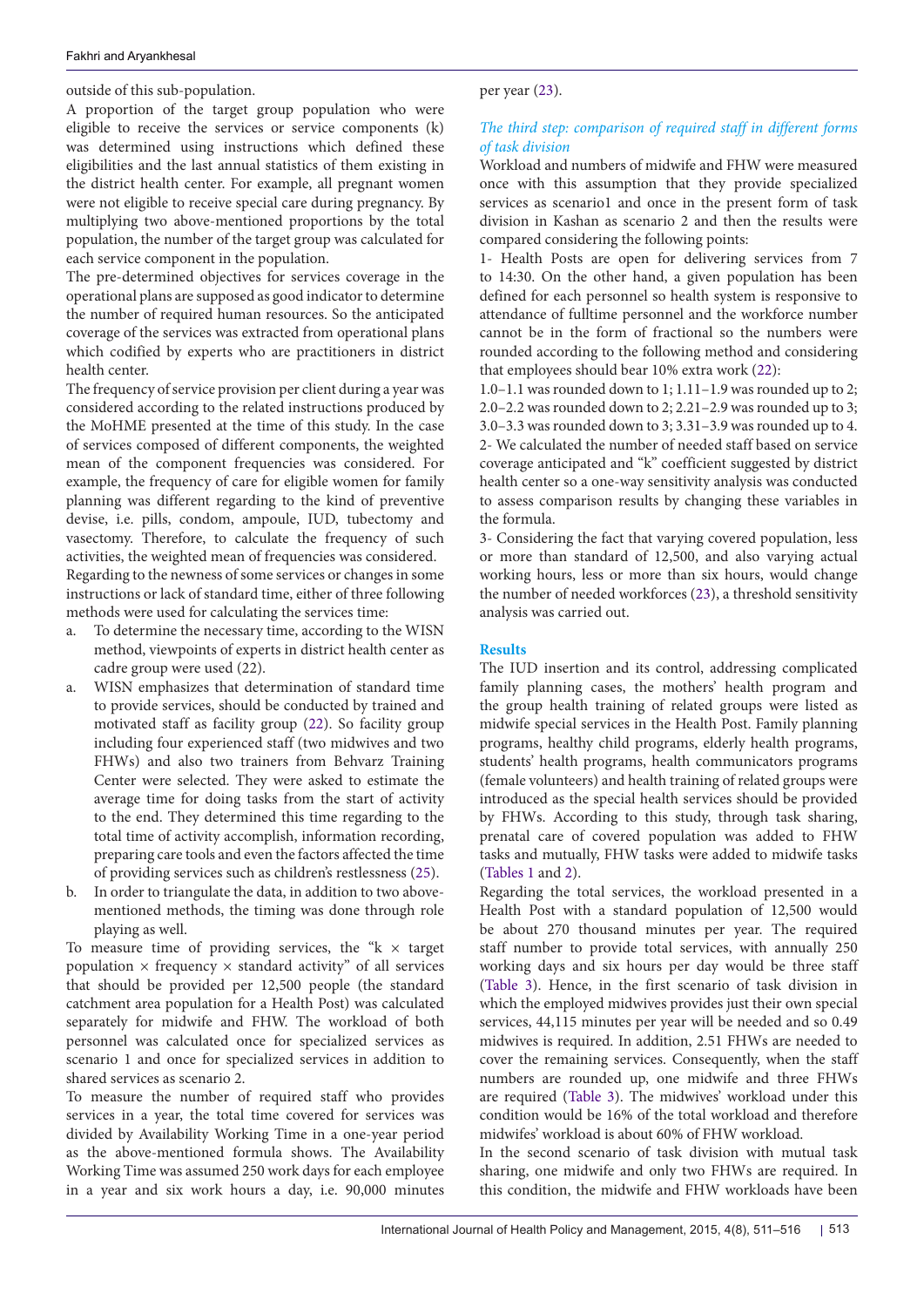<span id="page-3-0"></span>**Table 1.** Comparison of special tasks of midwife and FHW in the scenario 1

| Family planning                                                                              |  |
|----------------------------------------------------------------------------------------------|--|
| Except:<br><b>IUD</b> insertion and control<br>To meet reference cases of<br>family planning |  |
| Healthy child program                                                                        |  |
|                                                                                              |  |
| Elders' health program                                                                       |  |
| Students' health program                                                                     |  |
| Health communicators program                                                                 |  |
| Group health training (related<br>issues)                                                    |  |
|                                                                                              |  |

<span id="page-3-1"></span>**Table 2.** Comparison of shared tasks of midwife and FHW in the scenario 2

| Family planning<br>Family planning<br>With:<br>Except:<br><b>IUD</b> insertion and control<br><b>IUD</b> insertion and control<br>To meet reference cases of<br>To meet reference cases of           |  |
|------------------------------------------------------------------------------------------------------------------------------------------------------------------------------------------------------|--|
| family planning<br>family planning                                                                                                                                                                   |  |
| Healthy child program<br>Healthy child program                                                                                                                                                       |  |
| Mothers' health program<br>Mothers' health program<br>With:<br>Except:<br>Pap smear preparation<br>Pap smear preparation<br>Special care for pregnant<br>Special care for pregnant<br>women<br>women |  |
| Elders' health program<br>Elders' health program                                                                                                                                                     |  |
| Students' health program<br>Students' health program                                                                                                                                                 |  |
| Health communicators program<br>Health communicators program                                                                                                                                         |  |
| Group health training (related<br>Group health training (related<br>issues)<br>issues)<br>FHW= Family Health Workforce                                                                               |  |

FHW= Family Health Workforce

equally divided by calculated dividing of covered population between them ([Table 4\)](#page-3-3).

According to the first scenario, the midwife workload is 49% of the capacity and FHW workload is 84%. Nonetheless with mutual task sharing with supposed conditions, 100% of both midwife and FHW capabilities is used [\(Table 5\)](#page-4-7).

One-way sensitivity analysis illustrated that assuming full coverage of services which traditionally occurs in need-based approach for estimating of required staff, we need three FHWs and one midwife in the both scenarios. The elderly healthcare program, a new integrated program, is in the initial steps of implementation, covering a part of elders defined as eligible target group. We assumed the implementation was complete, to do another sensitivity analysis that illustrated the same numbers of personnel in both scenarios.

Threshold sensitivity analysis also showed how many personnel are needed if the covered populations of Health Posts and actual working hours are varied (see [Tables 6](#page-4-5) and [7](#page-4-6)).

#### **Discussion**

What was tested in the Health Posts of Kashan city was a mutual task sharing. Through the task sharing process parts of midwife tasks were delegated to the FHW and vice versa. Our study results conclude that if midwife and FHW provide only their traditional services, they would use only 49% and 84% of their capability respectively. However by task sharing, 100% of staff capability would be used which improves productivity. A midwife covers all assigned services in a Health Post with a standard population in all scenarios, but providing prenatal care by one person decreases population access to such care when the midwife is absent. Therefore mutual task sharing improves the accommodation dimension of access to the care defined by Penchansky and Thomas ([26](#page-5-23)) that means a pregnant women would receive necessary care even in the absence of midwife, e.g. due to vacation or illness.

The sensitivity analysis illustrated that task sharing allows district health center to cover the demanded services in a Health Post, with less than 4,000 population, by one midwife while without task sharing it is necessary to employ at least one midwife and one FHW. One midwife and two FHWs are needed if the Health Post's catchment area population is 9,000 to 14,000, in scenario 2. This range is close to the standard population suggested by the MoHME (12,500) and also close to the mean population of each Health Post in Kashan (10,000). By scaling up the covered populations through scenario 1, bigger part of midwife capacity is used. Hence, in high-density areas that health system cannot add facilities but prefer to add personnel to a Health Post, in the threshold of 29,000 populations, the results of the scenarios would be similar. The sensitivity analysis also illustrated that scaling the actual working hours down, due to the cultural or organizational factors [\(27\)](#page-5-24), has a similar effect when the population is scaled up. Considering the role of variables i.e. service coverage, integrated new programs, covered

<span id="page-3-2"></span>**Table 3.** Comparison of midwife and FHW workload in a Health Post by minutes in scenario 1

| Personnel  | Workload | <b>Required staff numbers</b> | <b>Rounded Required staff numbers</b> | Proportion (%) |
|------------|----------|-------------------------------|---------------------------------------|----------------|
| Midwife    | 44.115   | 0.49                          |                                       | 16             |
| <b>FHW</b> | 226,026  | 2.51                          |                                       | 84             |
| Total      | 270.141  | 3.00                          |                                       | 100            |

FHW= Family Health Workforce

<span id="page-3-3"></span>**Table 4.** Comparison of midwife and FHW workload in a Health Post by minutes in scenario 2

| Staff      | Workload | <b>Required staff numbers</b> | <b>Rounded Required staff numbers</b> | Proportion (%) |
|------------|----------|-------------------------------|---------------------------------------|----------------|
| Midwife    | 90,047   |                               |                                       | 33.33          |
| <b>FHW</b> | 180,094  |                               |                                       | 66.66          |
| Total      | 270.141  |                               |                                       | 100.00         |

FHW= Family Health Workforce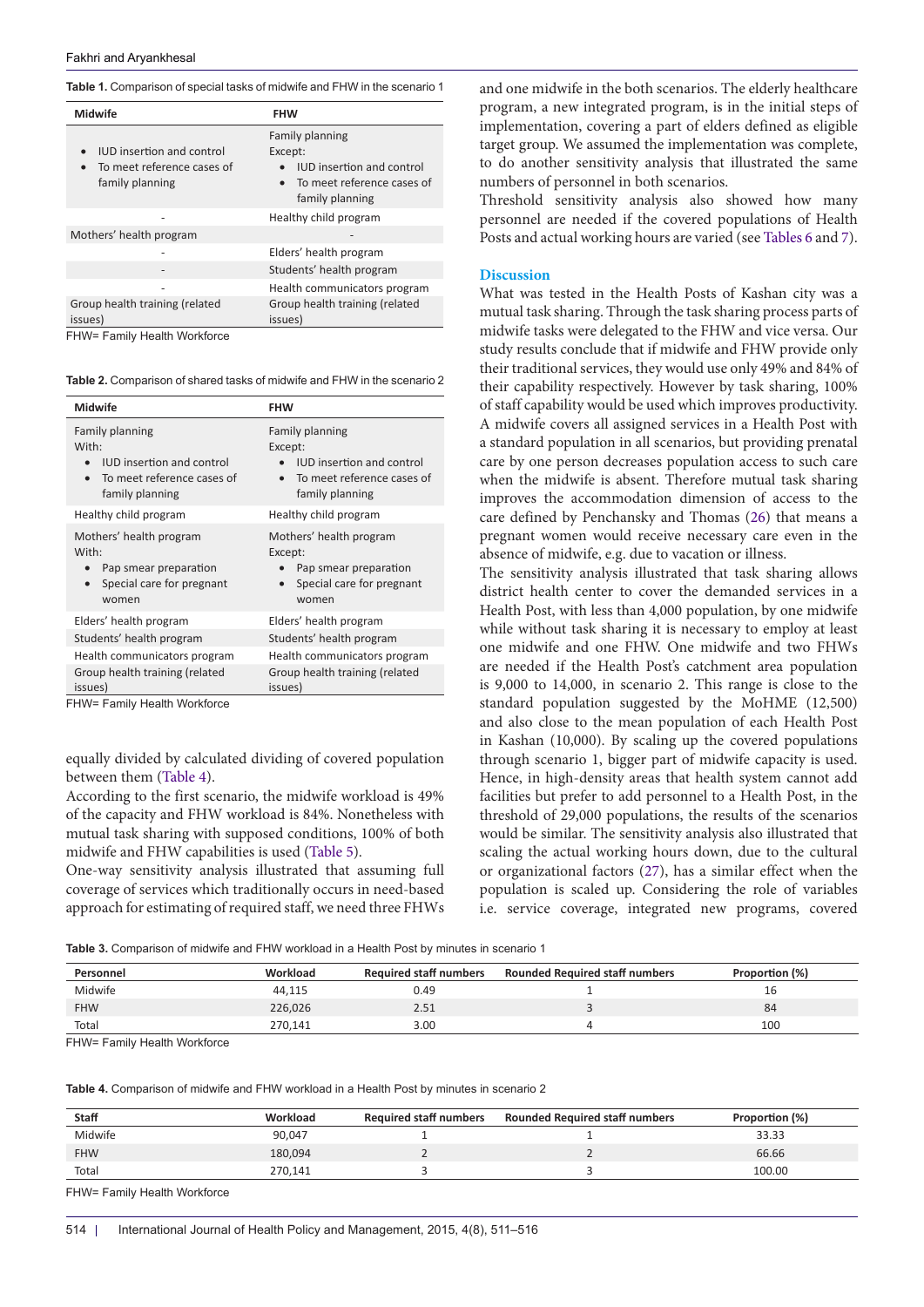<span id="page-4-7"></span>**Table 5.** Comparison of the used capacity of midwife and FHW in two types of task division

| Staff      | <b>Task dividing</b> |                     |  |
|------------|----------------------|---------------------|--|
|            | <b>Special tasks</b> | <b>Shared tasks</b> |  |
| Midwife    | 49%                  | 100%                |  |
| <b>FHW</b> | 84%                  | 100%                |  |

FHW= Family Health Workforce

<span id="page-4-5"></span>**Table 6.** The number of needed staff in the variation of covered population of Health Posts

| Staff                      | Population    |               |  |
|----------------------------|---------------|---------------|--|
|                            | Scenario 1    | Scenario 2    |  |
| One midwife                |               | $<$ 4,000     |  |
| One midwife and one FHW    | $<$ 5,000     | 4,000-9,000   |  |
| One midwife and two FHWs   | 5,000-11,000  | 9,000-14,000  |  |
| One midwife and three FHWs | 11,000-17,000 | 14,000-19,000 |  |
| One midwife and four FHWs  | 17,000-23,000 | 19,000-24,000 |  |
| One midwife and five FHWs  | 23,000-29,000 | 24,000-29,000 |  |
| Two midwives and five FHWs |               | 29,000-34,000 |  |
| Two midwives and six FHWs  | 29,000-35,000 | 34,000-39,000 |  |

FHW= Family Health Workforce

<span id="page-4-6"></span>**Table 7.** The number of needed staff in the variation of actual working hours in the Health Post

| Staff                      | Population    |               |
|----------------------------|---------------|---------------|
|                            | Scenario 1    | Scenario 2    |
| One midwife and two FHWs   | $7:20 - 6:50$ | $7:20 - 5:27$ |
| One midwife and three FHWs | $6:50 - 4:35$ | $5:27 - 4:05$ |
| One midwife and four FHWs  | $4:35 - 3:25$ | $4:05 - 3:16$ |
| One midwife and five FHWs  | $3:25 - 2:44$ | $3:16 - 2:43$ |
| One midwife and six FHWs   | $2:44 - 2:40$ | $2:43 - 2:40$ |
| Two midwives and five FHWs |               | $2:40 - 2:20$ |
| Two midwives and six FHWs  | $2:40 - 2:17$ | $2:20 - 2:03$ |

FHW= Family Health Workforce

population and actual working hours in the above-mentioned equation, it is emphasized the significance of demographic, epidemiologic, cultural and organizational circumstances on optimizing health worker roles through task sharing.

Pileroodi had suggested one midwife and three FHWs to provide necessary services for a population of 12,000, emphasizing that 234,000 minutes would be needed per annum in an Iranian Health Post ([23\)](#page-5-20). Therefore providing more services by three staff while applying mutual task sharing for their tasks would improve the efficiency.

Although task shifting and task sharing have been suggested to compensate human resource shortage, our study illustrates that this approach can increase productivity. This could entail an opportunity for integration of new programs in the facilities without employing new workforces. In fact, this study sends a message that the focus could be on appropriate task sharing in facilities with sufficient human resources to increase productivity as well as task shifting to address human resource shortage.

Some studies indicate that midwives can provide nonspecialized in order to increase efficiency. According to Seran *et al.* study, midwives carry out non-maternity care such as elderly care, school care and tuberculosis and malaria care that fill 50% of their time in Indonesia ([28](#page-5-25)). Fulton *et al*. in their review also emphasize on this approach as a policy option to

increase efficiency and productivity ([29\)](#page-5-26). On the other hand, changing the role of ANM from a midwife whose main job was to deliver babies and maternal and child healthcare, to a paramedical whose activities are limited to family planning, immunization and superficial antenatal care, has been criticized because of decreasing performance of ANM and insufficient maternal mortality in India ([18](#page-5-15)). Therefore despite of emphasizing on shifting tasks from midwives to other health workers in order to access [\(5](#page-5-2)), the quality of care, feasibility and acceptability also should be considered [\(7](#page-5-4)[,11](#page-5-8)). Our study also emphasizes on considering the contextual conditions to judge about efficiency in task sharing. This is what emphasized by Ranson *et al*. ([30](#page-5-27)) as well for managing health system human resources.

## **Conclusion**

Task sharing between midwives and FHWs mutually in the Health Posts leads to equally task division. This approach can reduce the required number of health workers and so increase the efficiency at health facilities with workforce shortage and increase productivity across ones with sufficient workforce. But apart from the need to consideration of quality of care, acceptability and feasibility through task sharing, any judgment on efficiency must be passed by considering contextual conditions.

One limitation of this study is focusing only on the significance of efficiency. Our study strength is the detailed calculation of needed workforces.

## **Acknowledgements**

This work was supported by the Deputy of Research, Kashan University of Medical Sciences, Kashan, Iran. We are also grateful for contributing through data collection from the personnel of the Kashan Health Center.

#### **Ethical issues**

The study was a cross-sectional study to calculate the required number of staff and conducting sensitivity analysis on data extracted from annual statistics (i.e. secondary data). As such, no ethical approval was required for this study.

#### **Competing interests**

The authors declare that they have no competing interests.

#### **Authors' contributions**

AF designed the study, managed data collection and conducted the analysis. AA contributed to critical revision of the manuscript and re-drafted the paper for English speaking audiences.

#### **Authors' affiliations**

<span id="page-4-2"></span><span id="page-4-1"></span><span id="page-4-0"></span>1 Social Determinants of Health (SDH) Research Center, Kashan University of Medical Sciences, Kashan, Iran. <sup>2</sup> Health Management and Economics Research Center, Iran University of Medical Sciences, Tehran, Iran. <sup>3</sup>School of Health Management and Information Sciences, Iran University of Medical Sciences, Tehran, Iran.

## **Reference**

- 1. World Health Organization (WHO). *The World health report 2000: health systems : improving performance*. Geneva: WHO; 2000.
- <span id="page-4-3"></span>2. World Health Organization (WHO). *The World Health Report 2006: Working together for health*. Geneva: WHO; 2006.
- <span id="page-4-4"></span>3. Daviauda E, Chopra M. How much is not enough? Human resources requirements for primary health care: a case study